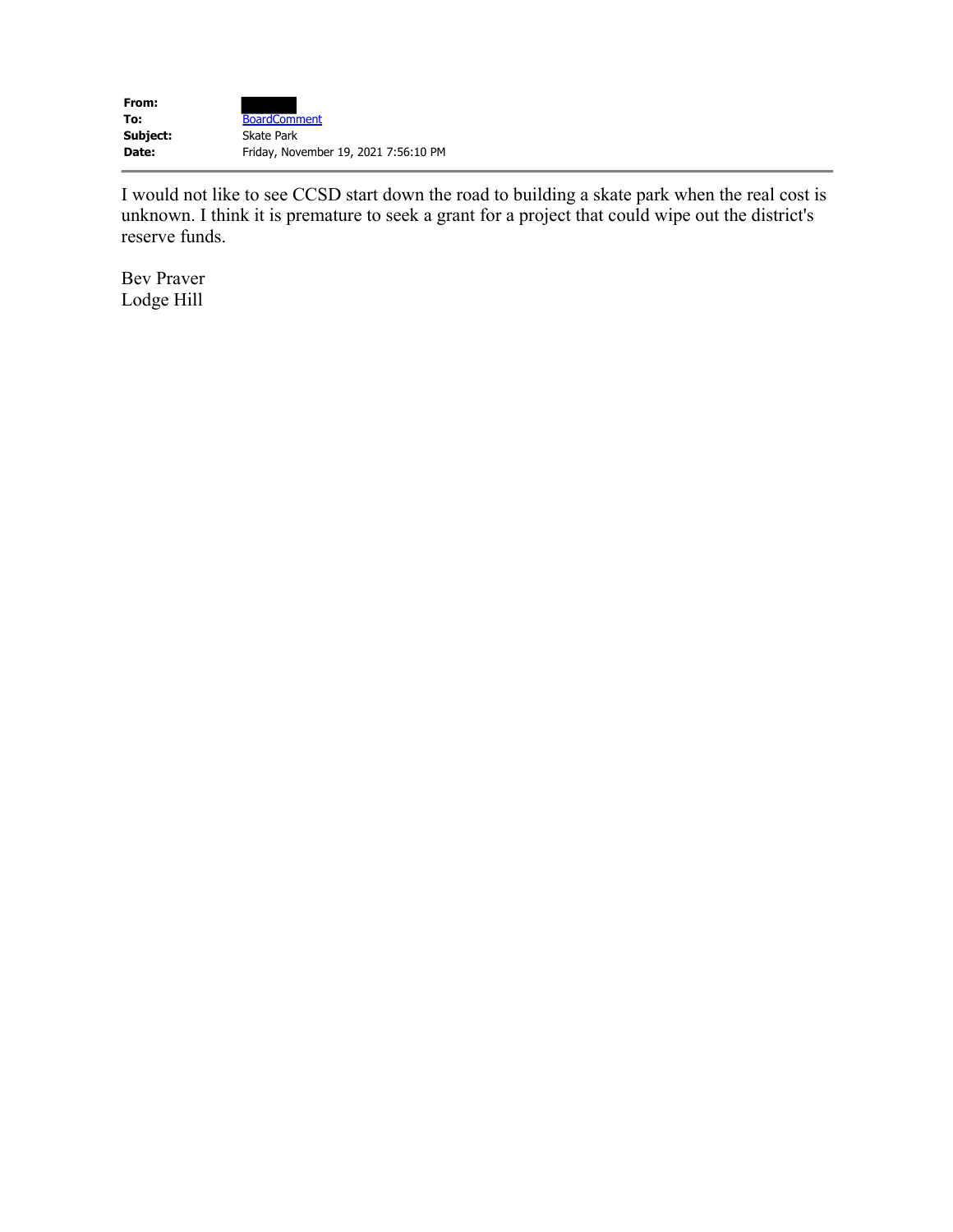| From:    |                                         |
|----------|-----------------------------------------|
|          | <b>BoardComment</b>                     |
| Subject: | Items 3A and 3B                         |
| Date:    | Saturday, November 20, 2021 11:55:54 AM |

Please read my comment on Item 3B and record both in Written Comments. Thank you.'

A. Discussion and Consideration of Using Proposition 68 Per Capita Funding for the Skatepark Project

Item 3A: I strongly urge the board to use the money for the skatepark, giving the skatepark top priority, over the dog park restrooms. Please work with the well informed local advocates for the park and their experienced advisors. These inflated figures present only one perspective. The experienced designers have overcome problems at other parks. These figures, from a board that didn't blink at legal fees of nearly a quarter million dollars, with another quarter million anticipated. Fundraising for the park is gathering momentum. I am sorry to see board members and staff attempting to stop this project at this early stage.

The skatepark advocates have brought positive energy to this project and deserve every effort to bring it to fruition. A recreational project for young people addresses diversity services in this community of retirees and tourists. I look forward to watching these colorful young people at play.

B. Discussion and Consideration of Adoption of Resolution 43-2021 to Appoint a Representative from Skate Cambria to be an Ex-Officio Non-Voting Member of the PROS Commission in Accordance with CCSD Municipal Code Section 7.08.010

Item 3B: Appointing Julie Amodei to PROS as an ex officio member supports development of the skatepark. While some board members and General Manager Weigold have made their opposition clear, the advocates for the park must be given adequate opportunity to make their case. She speaks for the local SkateCambria group. With the public support that already exists for this project, PROS and the board will benefit from having direct communication with the Cambrians who want it.

-- Christine Heinrichs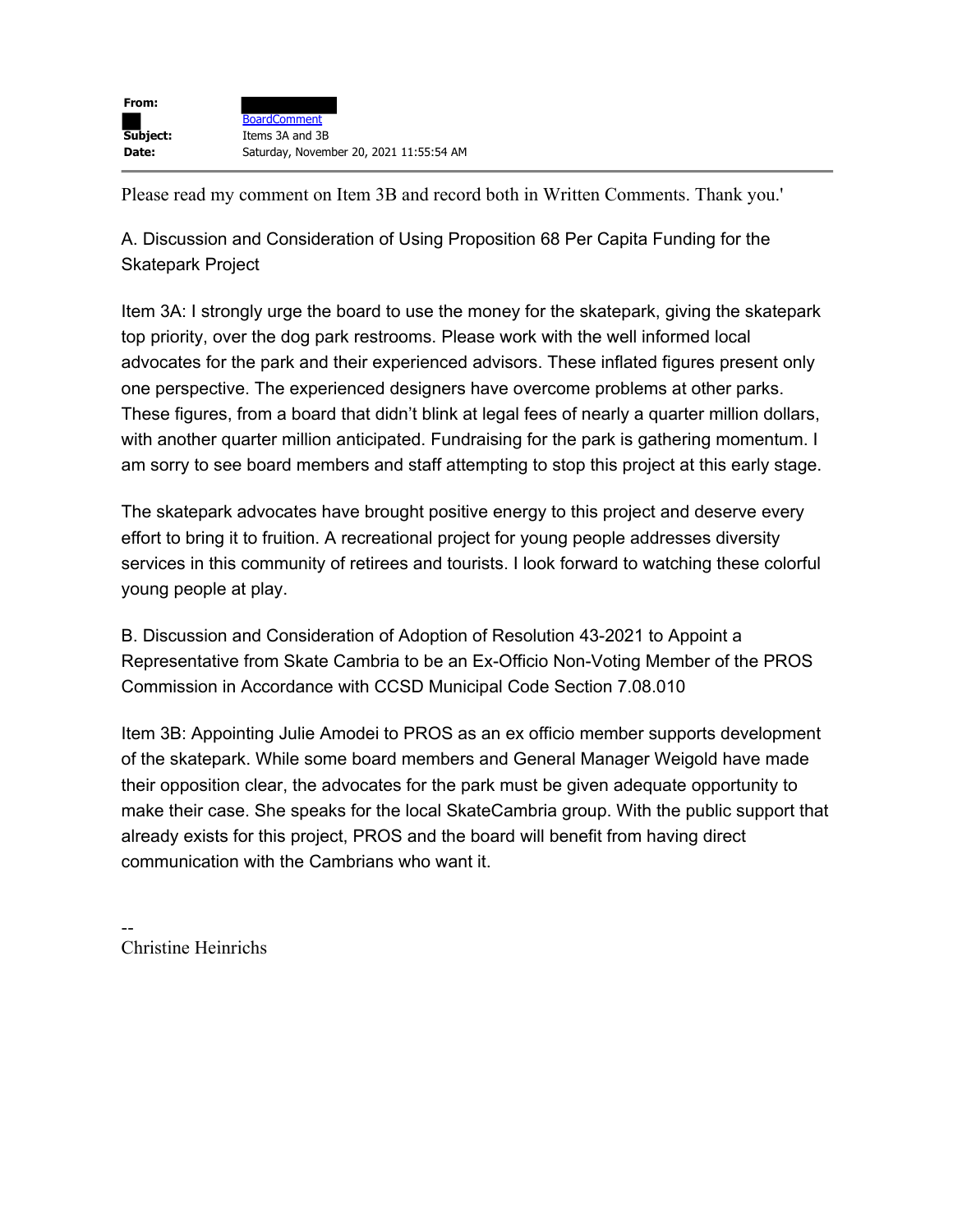Please proceed with application for prop 68 lets see if the district will qualify ...

The project location Main Street.

Thank you

Cheryl McDowell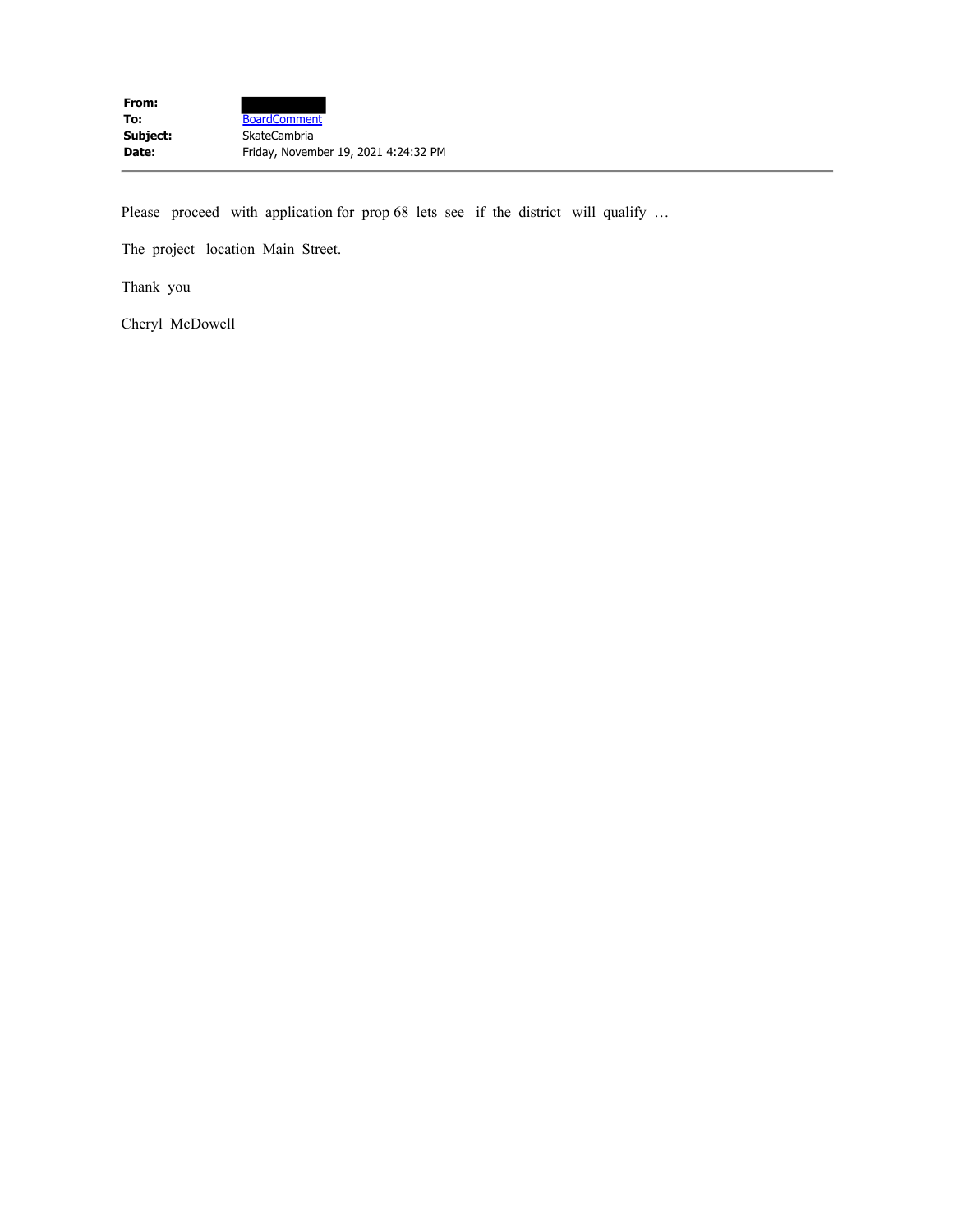| From:    |                                       |
|----------|---------------------------------------|
| To:      | <b>BoardComment</b>                   |
| Subject: | Cambria skate facility                |
| Date:    | Friday, November 19, 2021 10:28:14 AM |

## To:CCSD Board/Directors

We do not support CCSD allocating any money for the skate park project…Citizens who want this facility should procure the \$\$\$\$ estimated to be over \$ 600,000. How much over is not yet determined.Do not waste money not in pocket for recreation projects at this time.

CCSD should fund fuel removal & tree pruning both of which would assist in our village wildfire prevention. CCSD should fund sourcing additional water projects for drought and wildfire issues.

Thanks for giving us the opportunity to give our opinion. David & Louise Boyd @ , Cambria.

I-PAD D Boyd.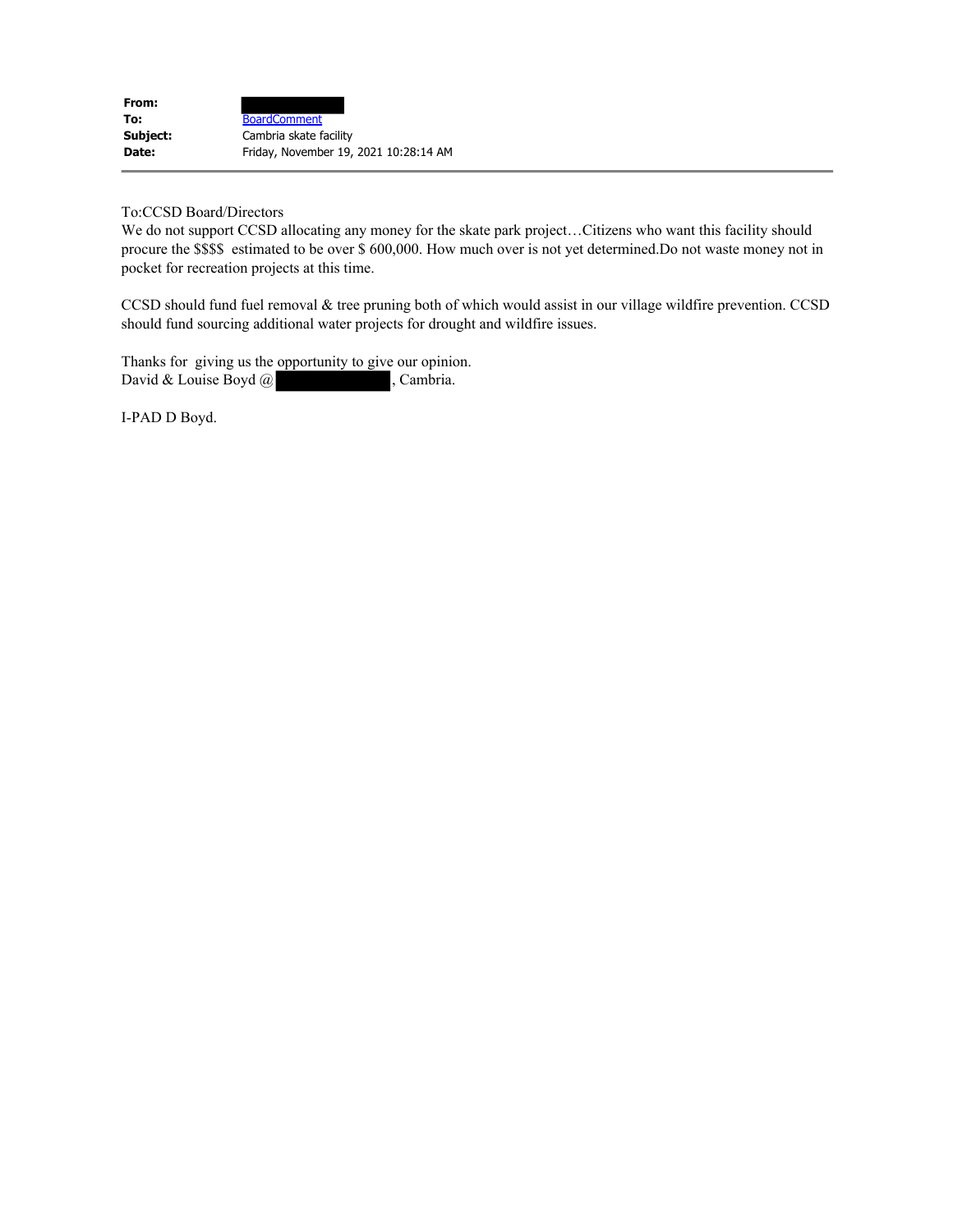| From:    |                                      |
|----------|--------------------------------------|
| To:      | <b>BoardComment</b>                  |
| Subject: | <b>FW: Skate Park</b>                |
| Date:    | Friday, November 19, 2021 3:50:39 PM |

## **From:**

**Sent:** Friday, November 19, 2021 11:15 AM

**To:** 'mailto:boardcomment@cambriacsd.org' <mailto:boardcomment@cambriacsd.org> **Subject:** Skate Park

I'm not sure if the feasibility study addressed liability insurance. If the Skate Park is constructed and maintained by the CCSD It could cost the town dearly should a skater be injured or worse killed due to some unseen flaw in construction or some less than optimal maintenance. It should be privately funded and maintained as are for example our pickleball courts.

Gene Lamparter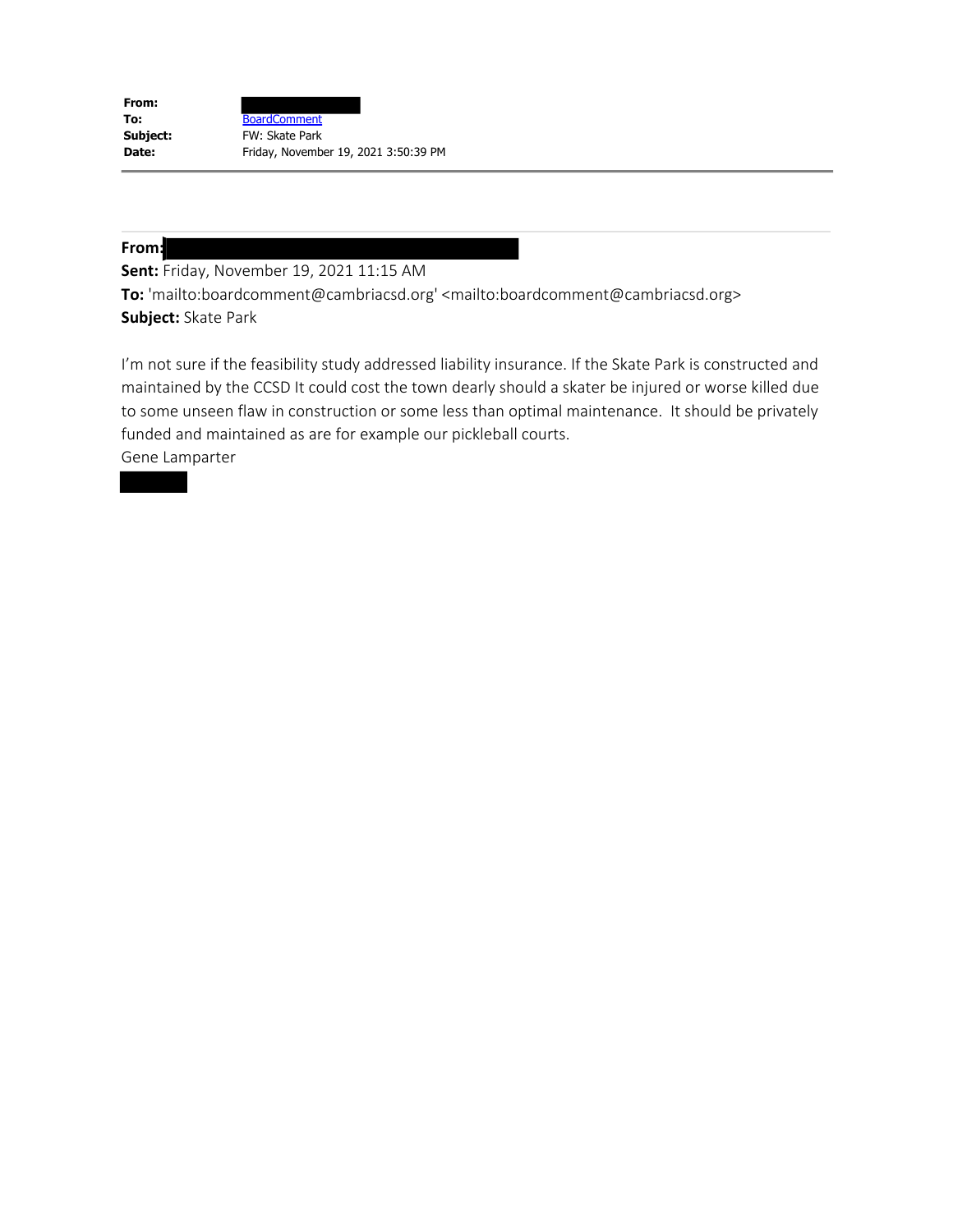| From:    |                                       |
|----------|---------------------------------------|
| To:      | <b>BoardComment</b>                   |
| Subject: | Nov. 20 Special meeting comment       |
| Date:    | Friday, November 19, 2021 11:37:48 PM |

I would like to thank the CCSD board for this opportunity to share my comments regarding the skatepark on Main Street.

First and foremost I support this project and the SkateCambria adults and youth who are doing amazing work to recreate the skatepark space. I handcrafted pottery pieces and sold them over a 2 day weekend in October to raise funds for the skatepark.

I support the placement of Juli Amodei as ex officio to the PROS commission. Whenever I get to work with Juli, I am impressed with the experience, communication skills, respect, and efficiency that she brings to every task. She will be an asset to the process of meeting any challenge that comes up regarding the skatepark.

I am confused by some board members' recent concerns and questions regarding appointment of an ex officio to the PROSCommision for the skatepark project, because when the dog park was being relocated from Main Street to the rodeo grounds, the CCSD board actually recruited a community member from the dog park group and that person was placed on the CCSD board of directors.

I applauded Vice President Howell's comment on October 30 in the special meeting in which he stressed the importance of getting the project moving forward (as was also stressed by a supporter in the video presented at that meeting).

Cambria's youth are a valuable asset to our community. I, and many others, are investing in them. I encourage the board to take advantage of this opportunity to invest in them too through the Skatepark project on Main Street. Appointing Juli Amodei as ex officio will only increase the efficiency and vitality of moving the project forward.

Sincerely, Holly Ludwigson Homeowner and full-time resident of Cambria

Sent from my iPad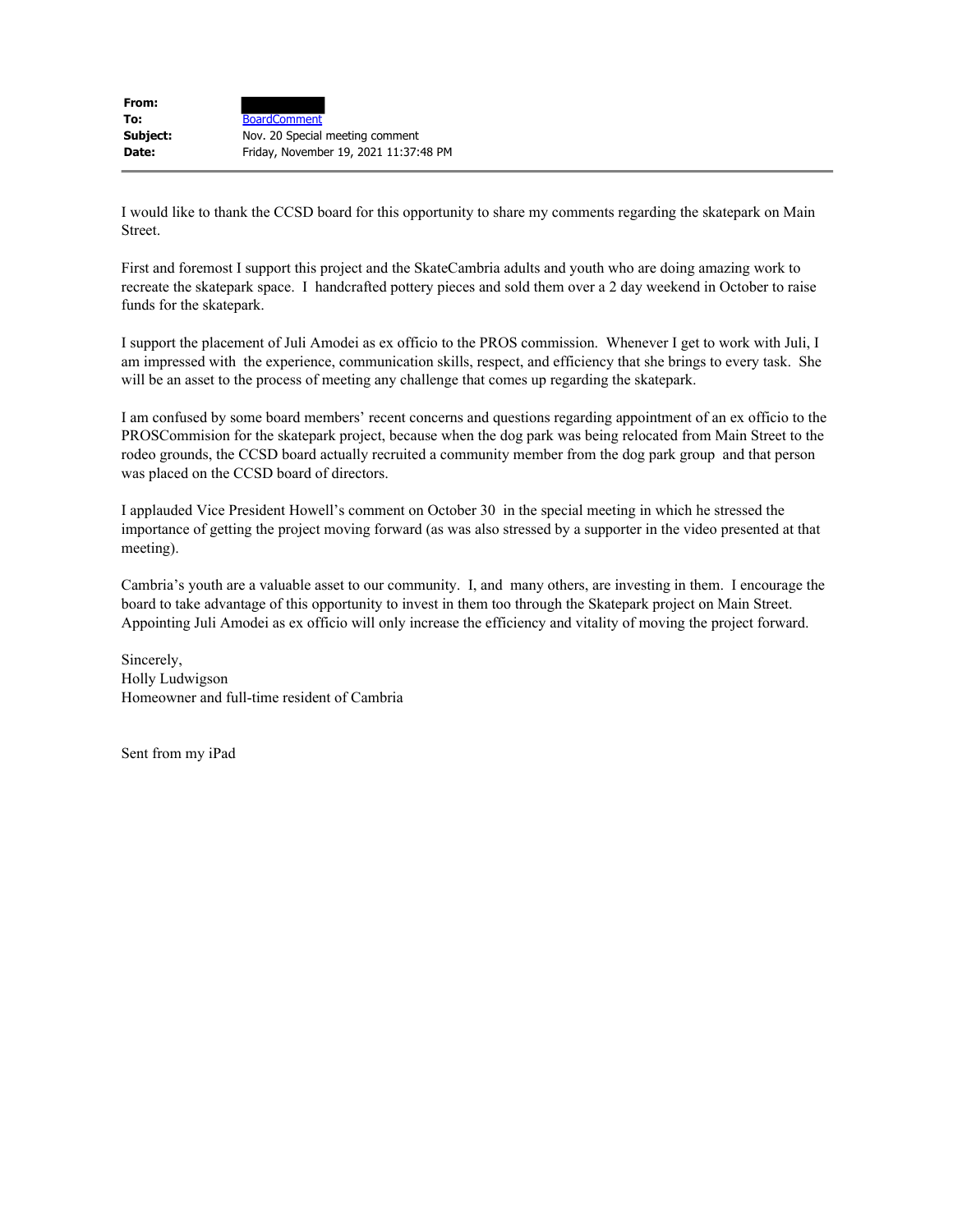| From:    |                                        |
|----------|----------------------------------------|
| To:      | <b>BoardComment</b>                    |
| Subject: | Skatepark                              |
| Date:    | Saturday, November 20, 2021 7:43:25 AM |

I am writing to voice my family's full support of a new Cambria Skate Park being built in the current location of the old park.

We moved to Cambria in 1999 and raised two sons in that wonderful town. Our boys spent many hours with their friends at the park. We'd give them a couple bucks to walk to the General Store with their friends for a snack between skates. I strongly believe that the park helped increase their strength and coordination, helping them both to become quite athletic. Having the park in it's current location will serve to both draw families into Cambria from around the world, and will also help prevent nighttime vandalism and graffiti, as opposed to the remote location near the dog park. Cambria desperately needs to draw young families to town, both to vacation and to live. The businesses will capitalize on the visitors and town will benefit from a wave of energetic youth stepping in to get involved in making sure Cambria remains the unique and special place it currently is.

Finally, Juli Amodei is very qualified to take the project skillfully proceed to oversee the construction and operation of a park town will be proud of. I am thoroughly impressed at her professionalism in steering the project thus far.

I can not imagine how and Board member could oppose this family friendly project. Although we have moved from town, we have many friends still there who strongly support the new park. We will continue to do so, vocally and financially, from Colorado.

Thank you for the opportunity to express my family's views.

Kyle, Amby, Chance and Thor Ronemus.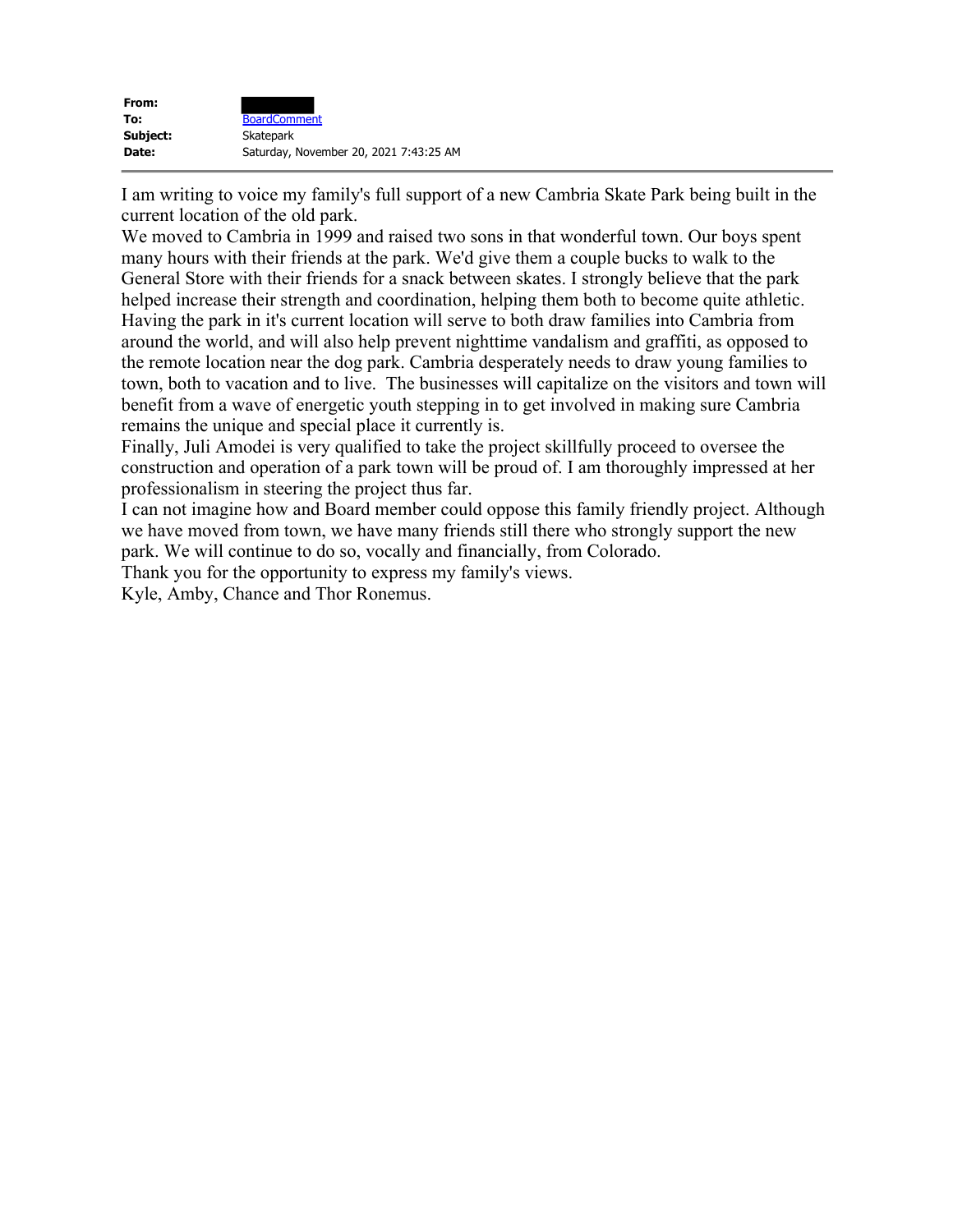

Mahala sent forwarded this to me, I think she is intending it to be public comment for today's meeting. She is in the parking lot of the CDC waiting for a vaccine booster so may not have the appropriate email address to send it to.

Sent from my iPad

Begin forwarded message:

**From:** M Burton **Date:** November 20, 2021 at 8:46:51 AM PST **To:** Karen Dean **Subject: Fwd: Letter for skate park**

*M Burton*

Begin forwarded message:

**From:** M Burton **Date:** November 20, 2021 at 8:42:31 AM PST **To:** John Weigold **Subject: Letter for skate park**

The Cip list should be exhausted before any reserves used . The Leimert tank is beyond deferred maintenance and my neighborhood could be impacted .

Go back to the drawing board on the skate park and scale it down and move it to the east ranch.

*Mahala Burton*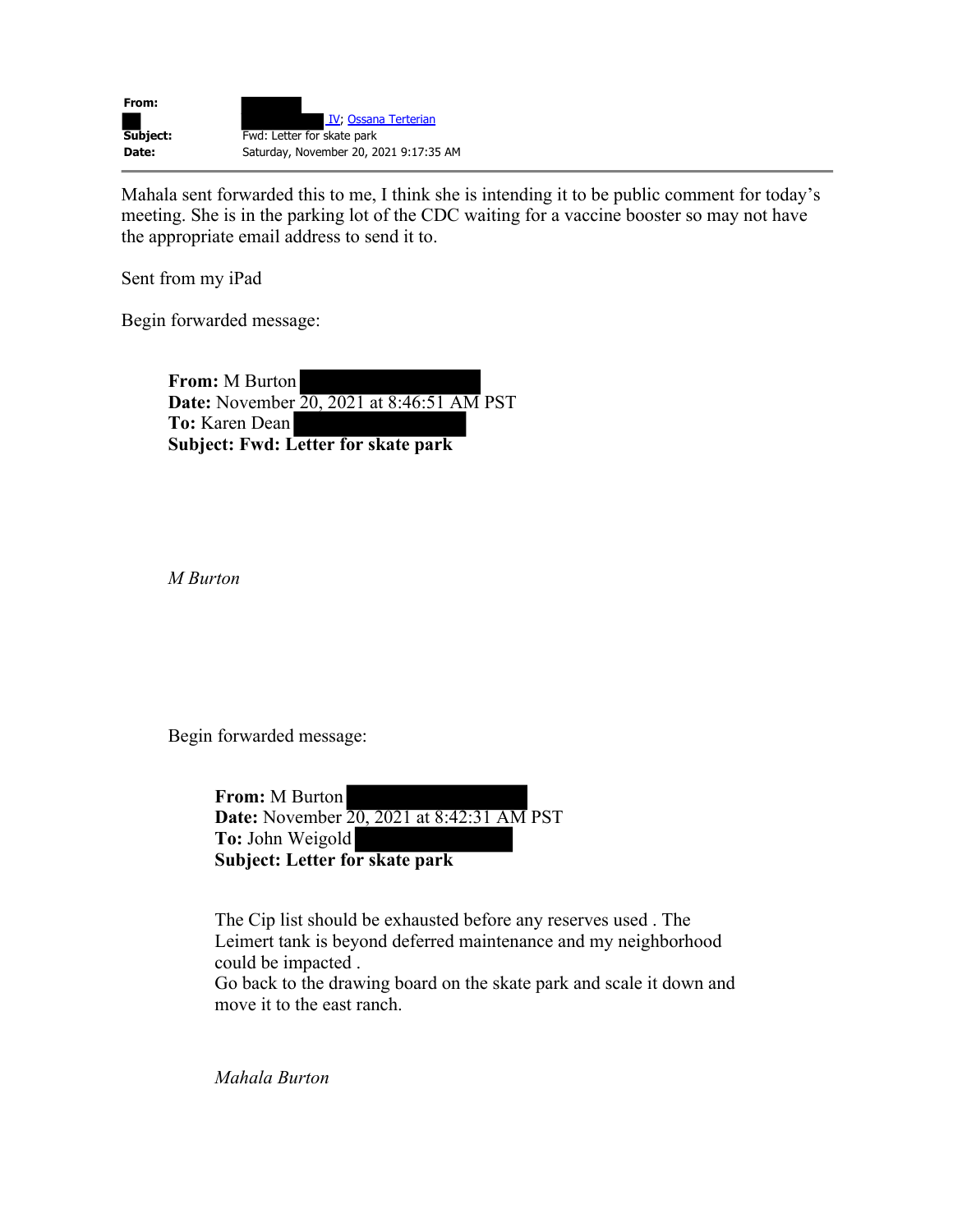CCSD Board of Directors,

I am unable to attend todays meeting but wanted to express my views on the Skate Park and associated funding.

First off, hats off to those advocating for the Skate Park. You have done a commendable job gathering support, communicating with the community and raising funds.

However, I do not believe the CCSD should provide funding or a commitment of funding. There are too many unknowns with the project and the CCSD does not have extra funds to allocate.

Reserves are held as security for the community to have available as unforeseen events may impact us.

Thank you, Mary Maher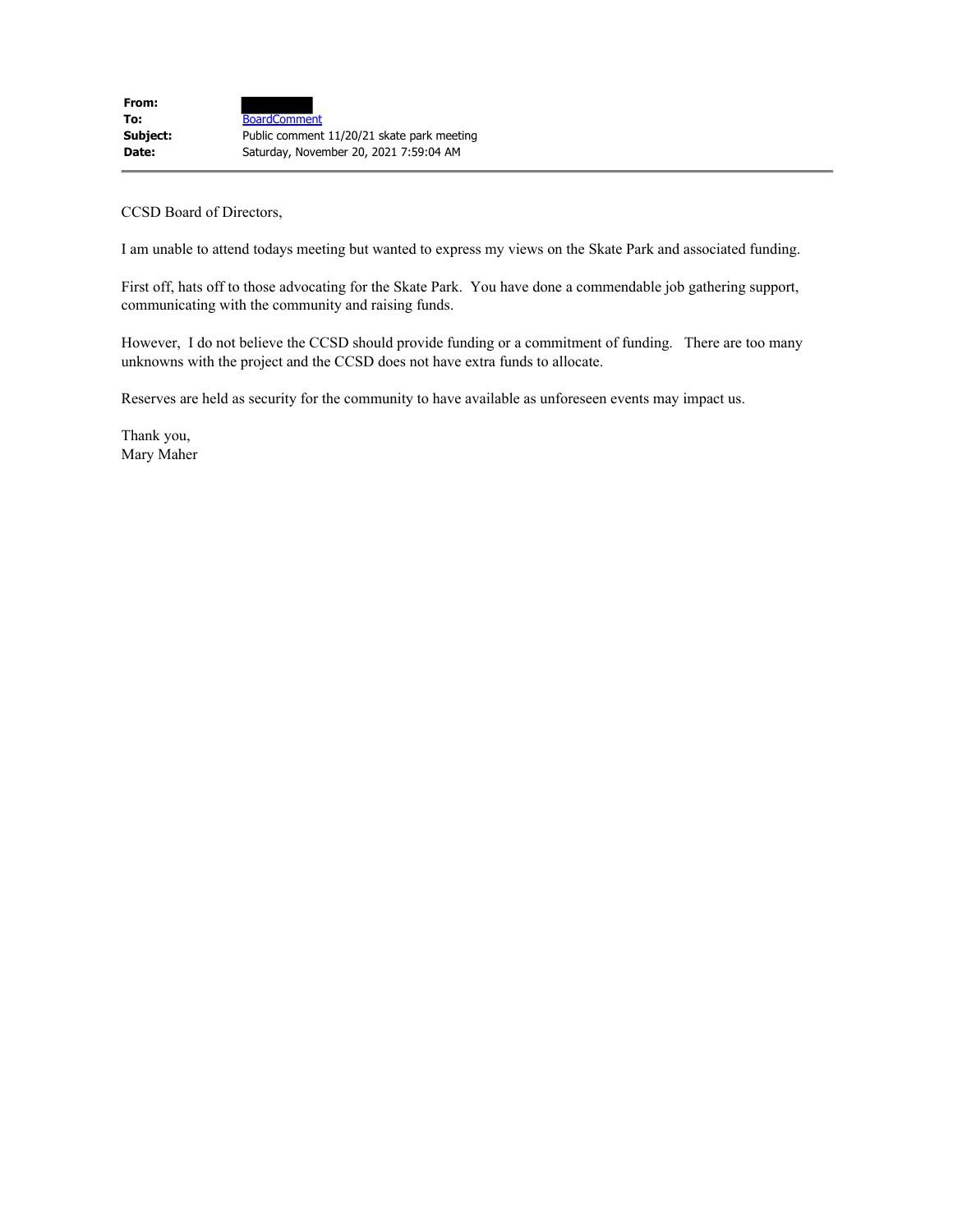

 $11/19/21$ 

To Whom it say concern: This letter is in regard to the skateput in Combina. I feel that it is very important to keep it centraly located. We all an isolated community. and our young people need this very healthy form of recreation, and a completitive sport. It is also directly related to occan surfing and is a precursos to it Surf boards and skate boards are directly related, and this sport should be strongly every expose.

Sencerely -Ruth Fleming